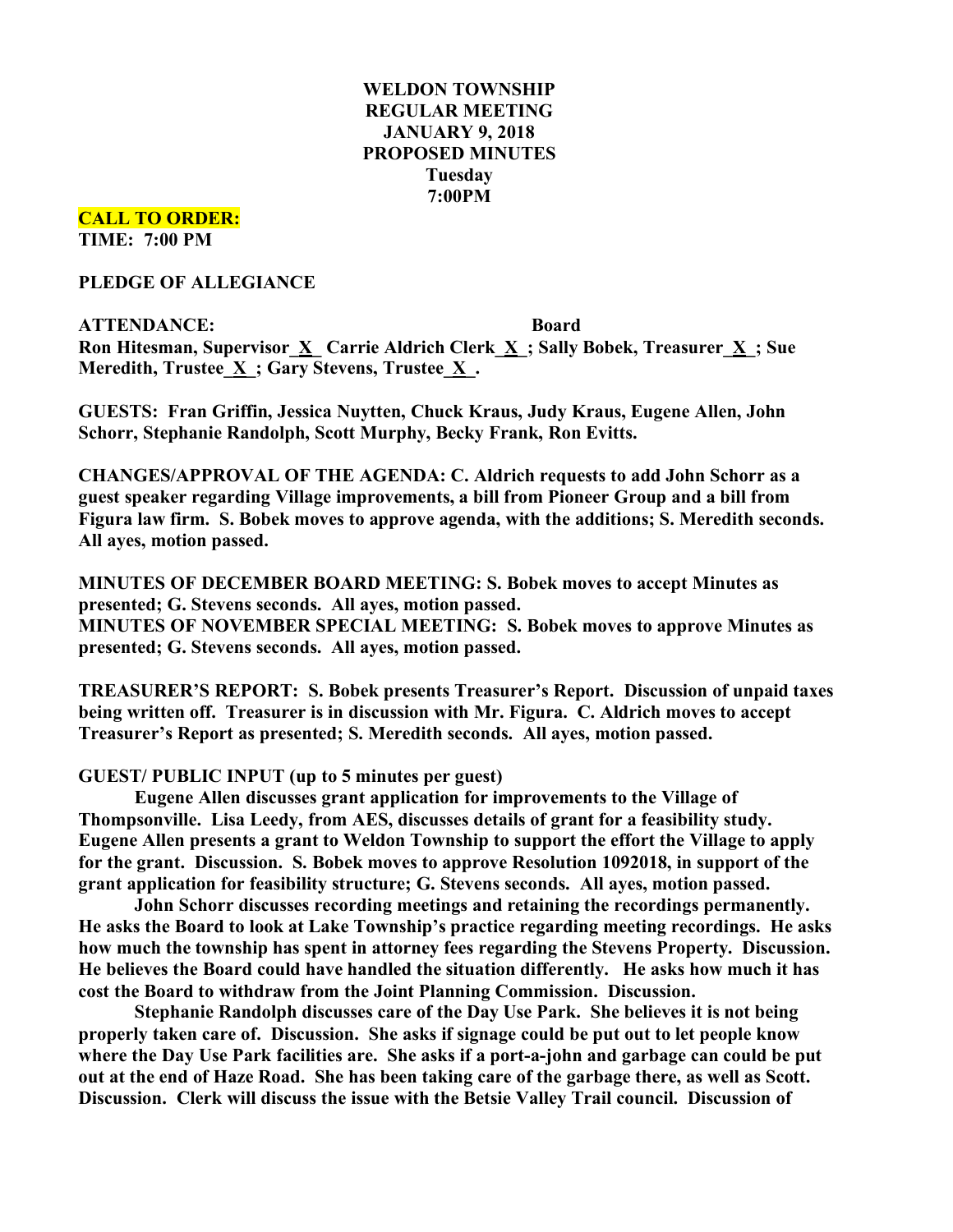**improving the Day Use Park. S. Meredith discusses forming an ad hoc committee to form ideas for improvements, and have Stephanie Randolph be on it.**

## **REPORTS:**

**ZONING ADMINISTRATOR: S. Meredith will email the Zoning Administrator's report to the clerk, to be entered into the record next month.**

**JPC: JPC has not met yet. They will meet this Thursday.**

**NUISANCE ABATEMENT REPORT: R. Hitesman discusses the Nuisance Abatement Report. Discussion of court case with Kent Stevens. There will be another hearing in May 2018.**

**BUDGET REPORT: C. Aldrich presents Budget Report. Discussion.**

**SUPERVISOR COMMENTS: R. Hitesman met with the boiler inspector, and the boiler needs an emergency shut-off valve. He will meet with a representative with Nye Plumbing and Heating this week. The heat was out this month because of an open vent on the roof, and Nye Plumbing and Heating will come and put a vent system in. Nearly all two-track roads in Benzie County are now open for ATV's. Discussion. On the 19th, he attended a meeting of county supervisors and the County Road Commission. The Road Commission will help with the cost of the King Road bridge resurfacing. Discussion.**

**CLERK COMMENTS: C. Aldrich discusses steps regarding filling the Weldon Township Planning Commission, and withdrawing from the Joint Planning Commission, as outlined by Figura Law. She has not yet received the list from the township attorney. Discussion regarding letters of interest from people wanting to be on the Planning Commission. The board will be established next month.**

**Discussion of a quarterly newsletter to be sent to residents updating them on township business. Township will post township news on the website, and do a twice-yearly newsletter to go into the tax mailings. Clerk will look into putting a calendar on the website.**

**Discussion of township purchasing a hearing system to the hall, to be ADA compliant for residents who are hearing impaired. Clerk will research and report next month.**

**Clerk discusses recording of meetings. Recordings are not the official record of the meeting, the Minutes are. Residents can ask for a copy of the recording and retain them themselves. Discussion. Discussion of how Minutes and a Synopsis in the paper, which the clerk will need to begin soon.**

### **UNFINISHED BUSINESS: None.**

#### **NEW BUSINESS:**

**Discussion of Weldon Township Planning Commission. Clerk will send names to board members as she gets them, to prepare for discussion at the next board meeting. Discussion of a need to change the May 8, 2018 Board Meeting, which will coincide with the May Election. May 7th, 2018 will be the May board meeting.**

**Jessica Nuytten discusses assessor's need of the Apex Software Program. C. Aldrich moves to purchase the Apex software for the Weldon Township assessor, at a cost of \$595; S. Bobek seconds. Clerk takes roll call vote: Carrie Aldrich, yes; Sally Bobek, yes; Ron Hitesman, yes; Sue Meredith, yes; Gary Stevens, yes. Motion passed.**